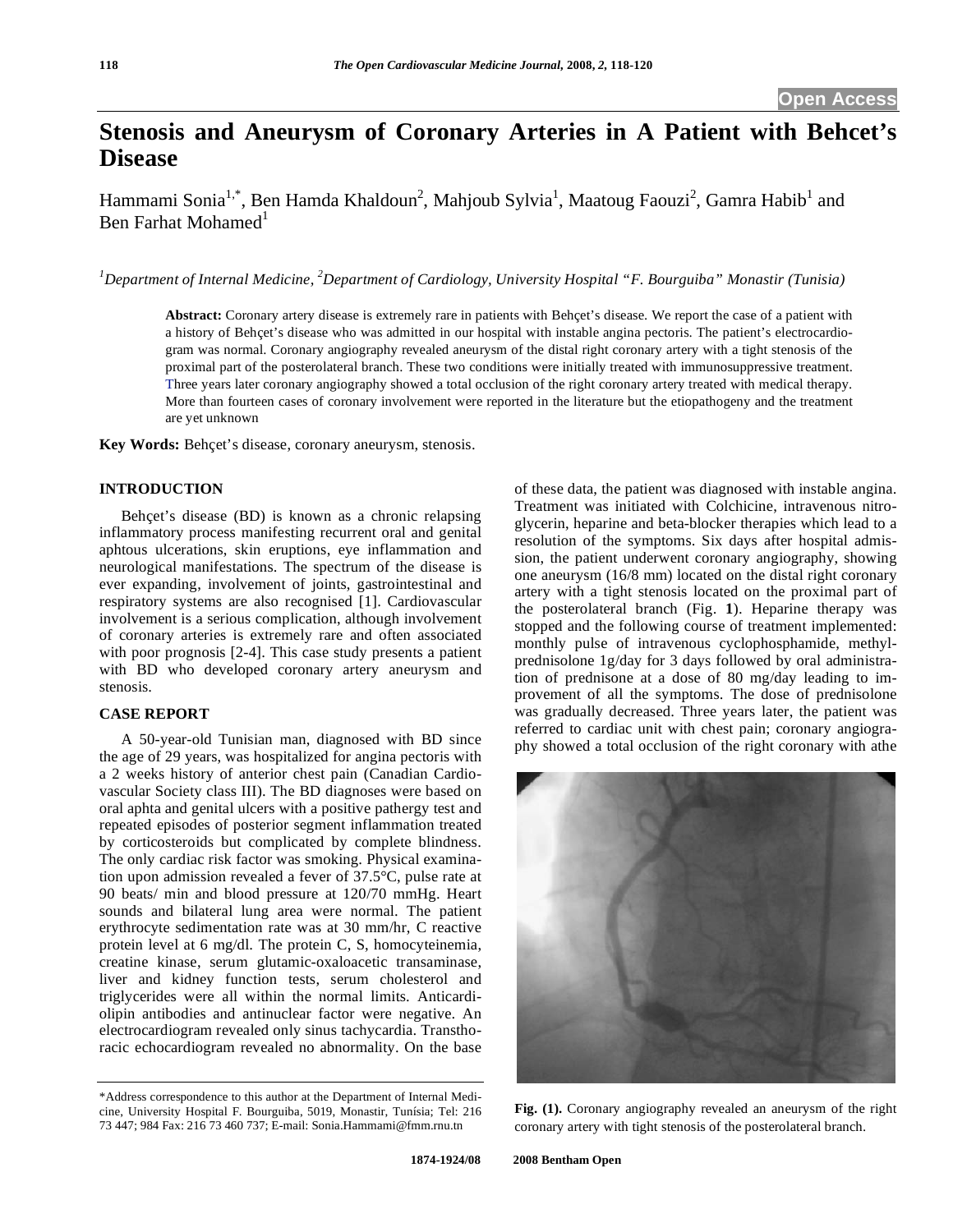#### *Stenosis and Aneurysm of Coronary Arteries in A Patient with Behcet's The Open Cardiovascular Medicine Journal, 2008, Volume 2* **119**

rosclerotic lesions and well developed collateral circulation. The electrocardiogram showed no signs of myocardial infarction and echocardiography also didn't show any abnormalities. Desobliteration of the right coronary artery was attempted but unsuccessful. Therefore, no coronary intervention was attempted and the current medical therapy was continued.



**Fig. (2).** Coronary angiography showed total occlusion of the right coronary.

### **DISCUSSION**

 BD is a chronic, multisystemic disorder characterized by inflammation of any size of the blood vessel wall. Vascular manifestations can be demonstrated in up to one third of the patients [2]. Venous manifestations are more common than arterial involvement [2]. Cardiac manifestations such as pericarditis, endomyocardial fibrosis, intracardiac thrombus, valvular disease occurred in about 5 % of patients [1, 2]. Although coronary artery disease is extremely uncommon, this complication posed several diagnostic and therapeutic challenges [5-9]. Coronary lesions can be either occlusive or aneurysmal degeneration, but coronary aneurysms are more frequent than stenotic lesions. The pathogenesis of the vasculitis is not well understood. The main targets are the endothelial cell with leucocytoclastic vasculitis resulting in obliterative endarteritis of the vasa vasorum and acute destruction of the vessel wall with formation of true or false aneurysms [2]. Arterial stenosis or occlusion is marked by adherent thrombus. The primary reason for clots seems to reside in the inflammatory process that leads to platelet aggregation and decrease in release of tissue plasminogen activator. The vascular thrombosis may be facilitated by trombophilic factor [1]. The case presented in this paper had coronary aneurysm and stenosis without myocardial infarction. The only vascular risk factors were moderate cigarette smoking and long term use of corticosteroid which are believed to have been accelerating factors for atherosclerosis. No coagulation and fibrinolytic system disorders were found. The coronary aneurysm and stenosis were managed with medical treatment with improvement of all symptoms, this evolution seemed to

rule out atherosclerotic stenosis with dilatation. A follow-up angiogram revealed a total occlusion of the right coronary artery with atherosclerotic lesion. It was reported that BD such as chronic inflammation in lupus erythematosus lead to premature atherosclerosis, but Seyahi and al demonstrated recently that increased atherosclerotic is not prominent feature of BD. They suggest that coronary occlusion may be attributed to fibrous intimal thickening as a result of local vasculitis [5]. More than fourteen cases of coronary involvement associated with BD have been reported in the literature [6-14]. The affected patients are usually young male, only four women were reported [4, 8, 11]. Occlusion and obstruction were seen more frequently than aneurysm [4, 12]. Some previous reports showed that coronary arteritis may occur without myocardial infarction [4]. Similarly myocardial infarction can occur with a fully normal coronary angiogram. The authors suggesting coronary active vasculitis as a possible cause of acute myocardial infarction [4, 6].

 Additional stenosis and aneurysm lesions of coronary artery are extremely rare and severe in BD. About 4 cases associated with BD have been reported in the literature [4, 12].

 Coronary artery involvement is an uncommon phenomenon with controversial treatment strategy. According to our experience, medical treatment using immunosupressive agents must be started early [3]. On the other hand, considering the high mortality of myocardial infarction, it might be prudent to associate the standard therapy protocol. There is no consensus on the use of anticoagulants and thrombolytic agents but these drugs may cause fatal bleeding in the presence of aneurysms. For these reason, the medications must be used only in the absence of aneurysm and in association with an immunosupressant agent. Angioplasty and coronary stent implantation in occlusion coronary artery may cause rapid in-stent restenosis in BD. Using covered stents for the aneurysm and surgical treatment is challenging because of the technical difficulties and postoperative complications, which include false aneurysm, anastomotic dehiscence and thrombotic occlusion [14, 15].

 In conclusion, BD with coronary artery disease is very rare. Because of the risk of surgical intervention, immunosupressive therapy should be started with the standard therapy protocol of myocardial infarction with careful monitoring and follow-up of the patient.

#### **REFERENCES**

- [1] Evereklioglu C. Current concepts in the etiology and treatment of Behçet disease. Surv Ophthalmol 2005; 50: 297-350.
- [2] Wechsler B, Huong D L T, Kieffer E. Cardiovascular manifestations of Behçet's disease. Ann Med Interne 1999; 150: 542-54.
- [3] Hammami S, Mahjoub S, Ben Hamda K, Brahem R, Gamra H, Ben Farhat M. Intracardiac thrombus in Behçet's disease : Two case reports. Thromb J 2005; 3: 9 (on line) Available from http://www. thrombosisjournal.com/qc/content/3/1/9
- [4] Kraiem S, Fennira S, Battikh K, Chehaibi N, Hmem M, Slimane ML. Behçet disease : uncommon etiology of myocardial infarction. Ann Cardiol Angeiol 2004; 53: 109-13.
- [5] Seyahi E, Ugurlu S, Cumali R, *et al*. Atherosclerosis in Behçet's syndrome. Semin Arthritis Rheum 2008; 38: 1-12.
- [6] Kosar F, Sahin I, Gullu H, Cehreli S. Acute myocardial infarction with normal coronary arteries in a young man with the Behçet's disease. Int J Cardiol 2005; 99: 355-7.
- [7] Arishiro K, Nariyama J, Hoshiga M, *et al*. Vascular Behçet's disease with coronary artery aneurysm. Intern Med 2006; 45: 903-7.